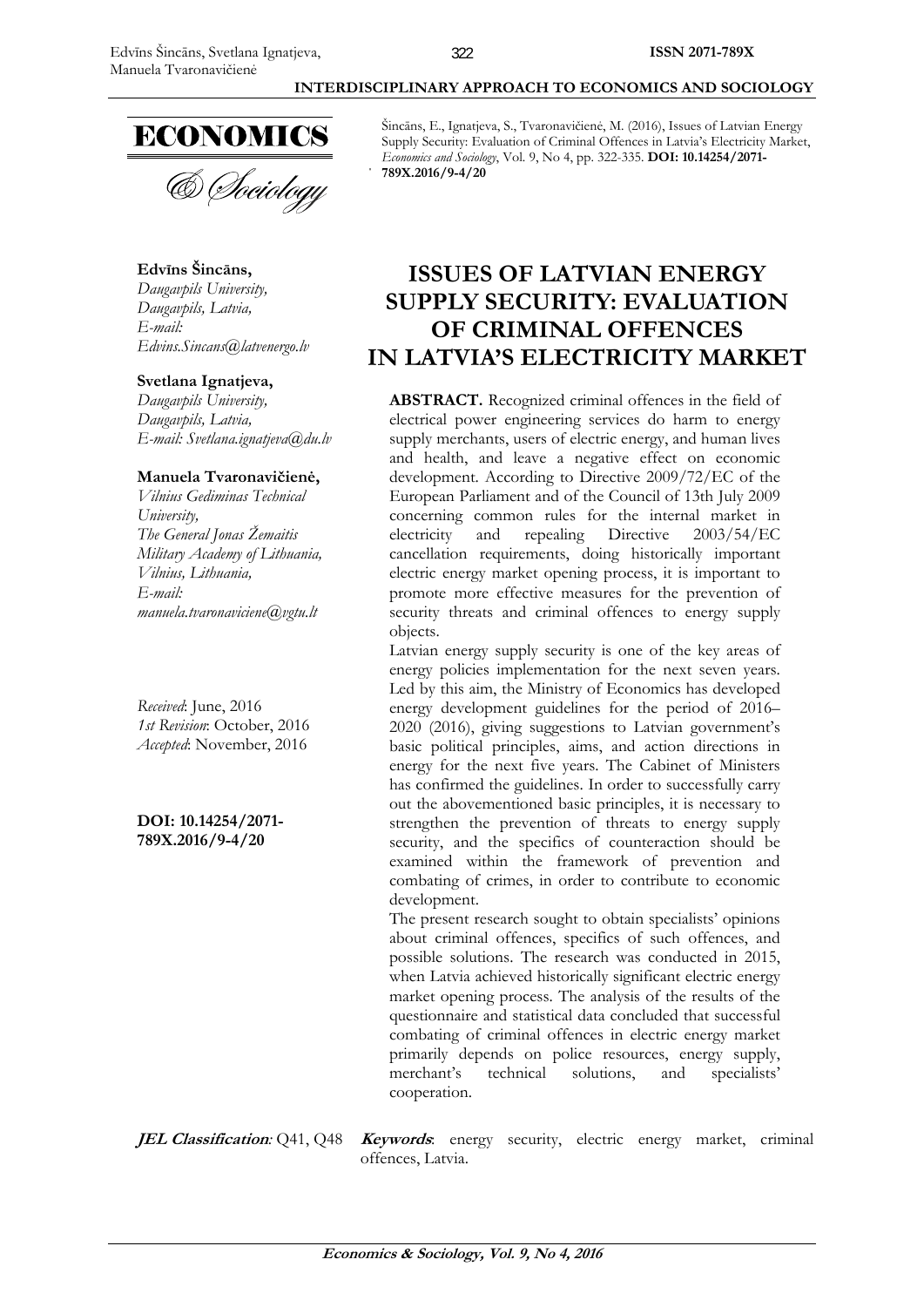#### 323

 **INTERDISCIPLINARY APPROACH TO ECONOMICS AND SOCIOLOGY** 

## **Introduction**

There are a lot of factors that influence the efficiency of efforts preventing criminal offences of an economic nature; these factors include networking of stakeholders (e.g., Akhmadeev and Manakhov, 2015; Ala-Juusela *et al.*, 2014; Aleksejeva, 2016; Barberis *et al.*, 2014; Branten and Purju, 2015; Čirjevskis, 2015; Cuneo *et al.*, 2014; Fuschi and Tvaronavičienė, 2016) and level of development of country (e.g., Corneliu, Tamošiūnienė, 2015; Balitskiy *et al.*, 2014; Balkyte and Tvaronavičiene, 2010; Dudzevičiūtė *et al.*, 2014; Lapinskienė *et al.*, 2013; Lapinskienė *et al.*, 2014; Białowąs, 2015; Pires Manso *et al.*, 2015; Balitskiy *et al.*, 2016). The list of factors could continue much further, but suffice it to summarize that they are often categorized into "soft," or indirect, factors, and "hard" factors, together encompassing all mechanisms of enforcement, from legislation to punishment of crimes. Taking into account the complexity of the phenomenon itself, we want to delineate the context of our research.

The energy security of a country involves a number of different facets, such as energy availability, efficiency, and afordability (Cherp and Jewell, 2014; Dezellus *et al.*, 2015; Lisin *et al.*, 2015; Espona, 2016); level of techology novelty and its vulnerability (Grubicka and Matuska, 2015; Prause, 2016); public sector performance (Bileišis, 2014; Borshchevska, 2015; Caurkubule, Rubanovskis, 2014; Garškaitė-Milvydienė, 2014; Laužikas *et al.*, 2015); and available means to enhance social security (Bilevičienė and Bilevičiūtė, 2015; Bistrova *et al.*, 2014; Dzemyda and Raudeliūnienė, 2014; Tvaronavičienė *et al.*, 2015). In addition to these, behavioral patterns also undeniably affect a country's energy security.

To determine the significance of criminal offences in electric power engineering services in Latvia and to evaluate the efficiency of solutions therefor, the authors of this research developed a questionnaire targeting specialists from various sectors in Latvia: law enforcement institutions (police and prosecutor's office) and employees of energy companies (JSC "Latvenergo", JSC "Sadales tīkls"). These specialists represent the population of the empirical research. The questionnaire was conducted electronically (http://aptaujas.du.lv/index.php/813329/lang-lv), and the responses served as the data for this empirical research.

Research hypotheses were formulated taking into account various factors that influence criminal offence in electric power engineering services: fraud icentives (Girūnas and Mackevičius, 2014; Giriūnienė, 2013; Išoraitė, 2013; Lace *et al.*, 2015; Laužikas and Mokšeckienė, 2013); technology (Gerlitz, 2016; Guruz and Scherer, 2014; Ignatavičius *et al.*, 2015; Jefremov and Rubanovskis, 2015; Iganatavičius *et al.*, 2015; Grubicka and Matuska, 2015; Rezk *et al.*, 2015; Prause, 2016); perceptions of energy security (Miškinis *et al.*, 2013; Månsson *et al.*, 2014; Raudeliūnienė *et al.*, 2014; Leonavičius *et al.*, 2015; Narula and Reddy, 2015; Njaramba *et al.*, 2015; Oganisjana and Surikova, 2015); and risk awareness (Ruza *et al.*, 2016). Authors put particular emphasis on enforcement efficiency. Therefore, the following hypotheses were formulated:

- Protection of electric energy market through criminal law is important and topical both for energy supply companies and police officers.
- There is a necessity for legislative framework modernization in order to prevent criminal offences in the electric energy market.
- An appropriate provision of police resources is necessary to prevent criminal offences in the electric energy market and to ensure effective protection of the said market.
- There are differences in the evaluation of the efficiency of various groups of measures used to resolve criminal offences in the electric energy market.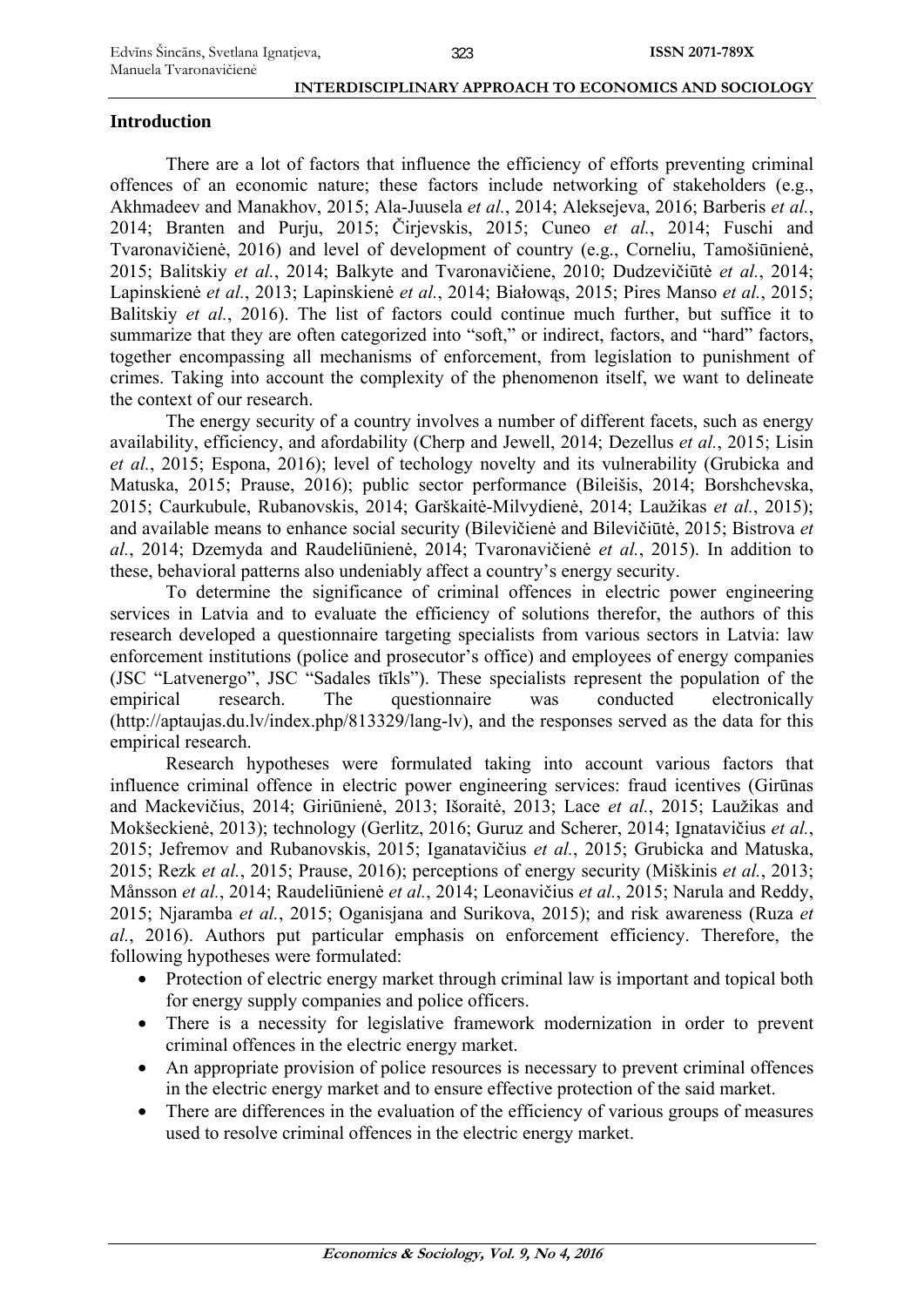• There is interdependence between the evaluation of the problem of illegal usage of electric energy and the effective application of various groups of measures to solve the problem.

The questionnaire was sent to 421 respondents, of which 317 specialists responded within the period between November 24, 2015, and December 15, 2015. Of the respondents, 112 (35,3%) were specialists from law enforcement institutions, and 205 (64,7%) were employees of energy companies. All of their responses were included as data for the research. The respondents represented all regions of Latvia, and the sample was stratified. The sample is representative in relation to the population (Yadov, 2007).

The age of law enforcement specialists who participated in the research varied from 18 to 59 years, with an average age of 36,5. Their average length of service was 15 years. The age of employees of energy supply companies varied from 24 to 74 years, with an average age of 44 years. Their average length of service was 19 years.

The software package *IBM SPSS Statistics 23 for Windows* was used for the statistical analysis of data and presentation of the research (Nasledov, 2005; Byuyul, Tsyofel, 2005; Kryishtanovskiy, 2006).

Data analysis during the research consisted of adaptation of the questionnaire and intelligence analysis, which enabled the researchers to test the hypotheses.

P-level (level of statistical significance) equal to 0.05 is considered a permissible error for the results observed in the whole population. If  $0.05 < p < 0.1$ , it is considered a statically significant dependence.

The questionnaire contained 41 questions to obtain as much information as possible to form a full picture of the respondents' opinions and to allow for the analysis of:

- the significance of the problem of criminal offences in the electric energy market; and
- the efficiency of various groups of measures to solve the problem of criminal offences in electric energy market.

### **1. Analysis of the significance of criminal offences in electric energy market**

In order to analyse the factor structure of the questionnaire, the researchers conducted an exploratory factor analysis of both its parts. The Kaiser-Meyer criterion of sampling adequacy for the first part of the questionnaire was 0,798, which indicates purposefulness of the use of factor analysis for the analysis of the structure of vision of the problem of criminal offences in the electric energy market.

Factor analysis determined a five-factor structure of the research problem, reflect these factors:

F1 – the level of significance and topicality of the problem.

- F2 the level of resource provision.
- F3 the level of judicial competence of the society.
- F4 the level of the impact of objective factors on the problem.

F5 – the level of society awareness about the danger caused by the problem.

*Table 1* summarizes the factor loadings of these indicators, which determine the semantics of the distinguished factors. The first of the distinguished factors (F1) explains showed a variance of 15%; F2, 11,8%; F3, 11,6%; F4, 9,4%; and F5, 9,2%. The total variance rate of all distinguished factors was 57%.

The values of Cronbach's alpha criterion, given in *Table 1*, are within the range of 0,806 to 0,907, which indicates high enough coherence of separate questionnaire items. The indicators of the distinguished factors are derived as arithmetic means of corresponding indicators.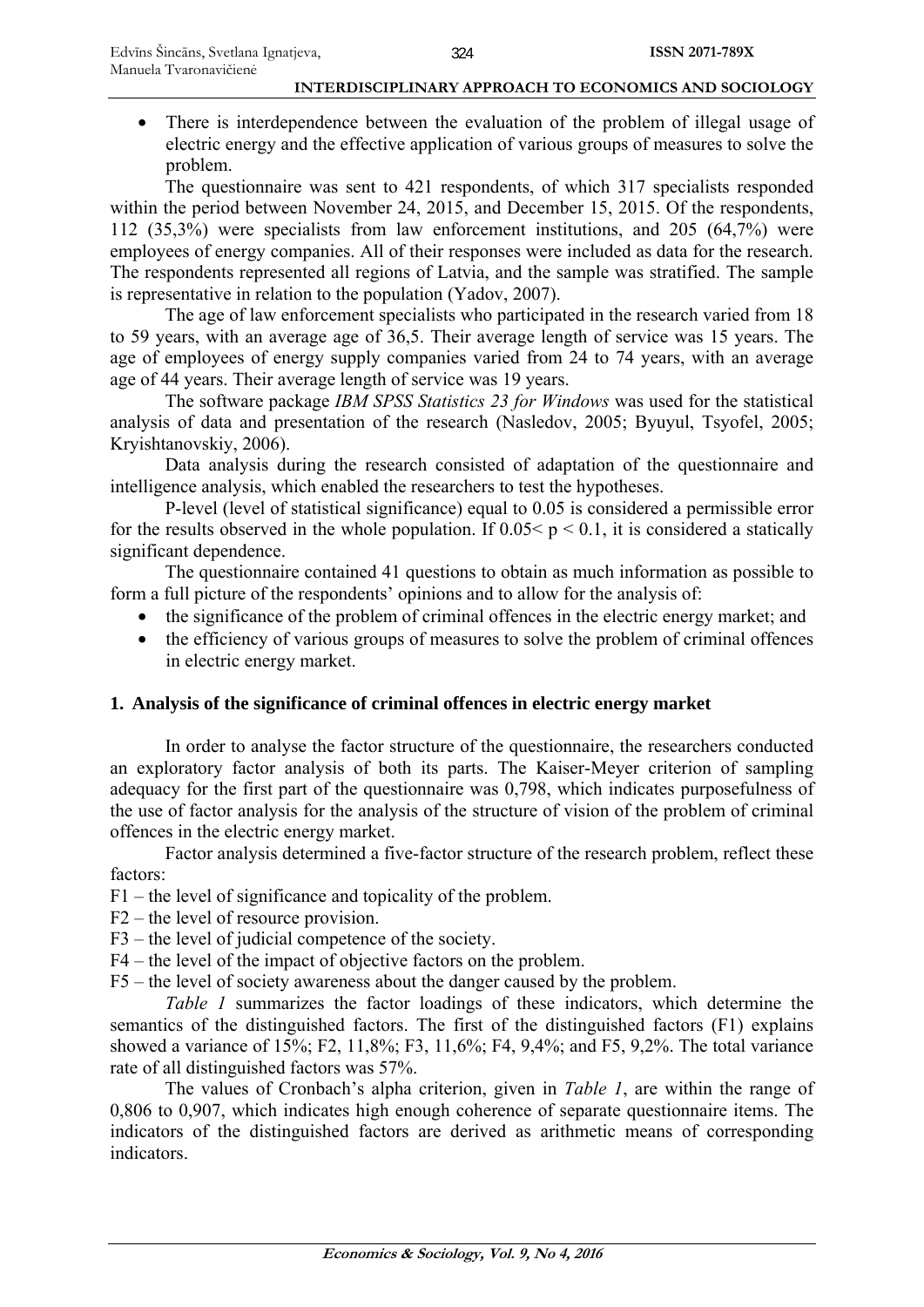## Table 1. Factor structure and factor loadings of indicators which reflect the problem

|                                                                                                                                                                                                                                                                                                                                                                                                                                                                                                                                                                                                                                                                                                                                                                                                                                                                                                                                                                                                                                                                                                                                                                                                                                                                                                                                                                                                                                                                                                                                                                                                                                                                                                         |                                                   | F1   | F2           | F3 | F4                   | F <sub>5</sub> |
|---------------------------------------------------------------------------------------------------------------------------------------------------------------------------------------------------------------------------------------------------------------------------------------------------------------------------------------------------------------------------------------------------------------------------------------------------------------------------------------------------------------------------------------------------------------------------------------------------------------------------------------------------------------------------------------------------------------------------------------------------------------------------------------------------------------------------------------------------------------------------------------------------------------------------------------------------------------------------------------------------------------------------------------------------------------------------------------------------------------------------------------------------------------------------------------------------------------------------------------------------------------------------------------------------------------------------------------------------------------------------------------------------------------------------------------------------------------------------------------------------------------------------------------------------------------------------------------------------------------------------------------------------------------------------------------------------------|---------------------------------------------------|------|--------------|----|----------------------|----------------|
|                                                                                                                                                                                                                                                                                                                                                                                                                                                                                                                                                                                                                                                                                                                                                                                                                                                                                                                                                                                                                                                                                                                                                                                                                                                                                                                                                                                                                                                                                                                                                                                                                                                                                                         | Criminal offences significantly damage not only   |      |              |    |                      |                |
|                                                                                                                                                                                                                                                                                                                                                                                                                                                                                                                                                                                                                                                                                                                                                                                                                                                                                                                                                                                                                                                                                                                                                                                                                                                                                                                                                                                                                                                                                                                                                                                                                                                                                                         | energy supply merchants, but also public economy  |      |              |    |                      |                |
|                                                                                                                                                                                                                                                                                                                                                                                                                                                                                                                                                                                                                                                                                                                                                                                                                                                                                                                                                                                                                                                                                                                                                                                                                                                                                                                                                                                                                                                                                                                                                                                                                                                                                                         | Electric energy losses are significant and affect |      |              |    |                      |                |
|                                                                                                                                                                                                                                                                                                                                                                                                                                                                                                                                                                                                                                                                                                                                                                                                                                                                                                                                                                                                                                                                                                                                                                                                                                                                                                                                                                                                                                                                                                                                                                                                                                                                                                         |                                                   | ,745 |              |    |                      |                |
|                                                                                                                                                                                                                                                                                                                                                                                                                                                                                                                                                                                                                                                                                                                                                                                                                                                                                                                                                                                                                                                                                                                                                                                                                                                                                                                                                                                                                                                                                                                                                                                                                                                                                                         | other important energy supply problems            |      |              |    |                      |                |
|                                                                                                                                                                                                                                                                                                                                                                                                                                                                                                                                                                                                                                                                                                                                                                                                                                                                                                                                                                                                                                                                                                                                                                                                                                                                                                                                                                                                                                                                                                                                                                                                                                                                                                         |                                                   |      |              |    |                      |                |
|                                                                                                                                                                                                                                                                                                                                                                                                                                                                                                                                                                                                                                                                                                                                                                                                                                                                                                                                                                                                                                                                                                                                                                                                                                                                                                                                                                                                                                                                                                                                                                                                                                                                                                         |                                                   |      |              |    |                      |                |
|                                                                                                                                                                                                                                                                                                                                                                                                                                                                                                                                                                                                                                                                                                                                                                                                                                                                                                                                                                                                                                                                                                                                                                                                                                                                                                                                                                                                                                                                                                                                                                                                                                                                                                         |                                                   |      |              |    | ,808<br>,722<br>,475 |                |
|                                                                                                                                                                                                                                                                                                                                                                                                                                                                                                                                                                                                                                                                                                                                                                                                                                                                                                                                                                                                                                                                                                                                                                                                                                                                                                                                                                                                                                                                                                                                                                                                                                                                                                         |                                                   |      |              |    |                      |                |
|                                                                                                                                                                                                                                                                                                                                                                                                                                                                                                                                                                                                                                                                                                                                                                                                                                                                                                                                                                                                                                                                                                                                                                                                                                                                                                                                                                                                                                                                                                                                                                                                                                                                                                         |                                                   |      |              |    |                      |                |
| ,785<br>attraction of energy supply merchant's resources for<br>F1<br>There is a necessity for legislative framework<br>modernization related to crimes and criminal offences<br>,657<br>in electric energy market<br>Energy supply personnel does not have serious<br>motivation to disclose criminal offences in electric<br>,796<br>energy market and is not interested in accomplishing<br>effective tasks to improve the situation<br>There is no practical training for the personnel of<br>F <sub>2</sub><br>energy supply merchant on the analysis of criminal<br>,781<br>offences and setting tactical goals<br>Investments of energy supply merchant into security<br>,748<br>are insufficient<br>Illegal services are provided for population to create<br>,768<br>unlicensed connections to electric energy<br>Population is more interested in providing help to<br>criminals, so that they would have an opportunity to<br>,695<br>avoid liability, than to energy supply merchant<br>F <sub>3</sub><br>Society is not aware of the seriousness of criminal<br>,561<br>offences<br>Society has not enough public information about<br>,543<br>criminal offences<br>The number of committed criminal offences is related<br>to tax policy<br>The number of committed criminal offences is related<br>to economic situation<br>F <sub>4</sub><br>Police officers are not particularly aware of the<br>seriousness of criminal offences in electric energy<br>market and do not have serious motivation to<br>accomplish effective tasks to improve the situation<br>Criminal offences are dangerous to the society<br>F <sub>5</sub><br>Energy supply security is important for the society |                                                   |      |              |    |                      |                |
|                                                                                                                                                                                                                                                                                                                                                                                                                                                                                                                                                                                                                                                                                                                                                                                                                                                                                                                                                                                                                                                                                                                                                                                                                                                                                                                                                                                                                                                                                                                                                                                                                                                                                                         |                                                   |      |              |    |                      |                |
|                                                                                                                                                                                                                                                                                                                                                                                                                                                                                                                                                                                                                                                                                                                                                                                                                                                                                                                                                                                                                                                                                                                                                                                                                                                                                                                                                                                                                                                                                                                                                                                                                                                                                                         |                                                   |      |              |    |                      |                |
|                                                                                                                                                                                                                                                                                                                                                                                                                                                                                                                                                                                                                                                                                                                                                                                                                                                                                                                                                                                                                                                                                                                                                                                                                                                                                                                                                                                                                                                                                                                                                                                                                                                                                                         |                                                   |      |              |    |                      |                |
|                                                                                                                                                                                                                                                                                                                                                                                                                                                                                                                                                                                                                                                                                                                                                                                                                                                                                                                                                                                                                                                                                                                                                                                                                                                                                                                                                                                                                                                                                                                                                                                                                                                                                                         |                                                   |      |              |    |                      |                |
|                                                                                                                                                                                                                                                                                                                                                                                                                                                                                                                                                                                                                                                                                                                                                                                                                                                                                                                                                                                                                                                                                                                                                                                                                                                                                                                                                                                                                                                                                                                                                                                                                                                                                                         |                                                   |      | ,816<br>.765 |    |                      |                |
|                                                                                                                                                                                                                                                                                                                                                                                                                                                                                                                                                                                                                                                                                                                                                                                                                                                                                                                                                                                                                                                                                                                                                                                                                                                                                                                                                                                                                                                                                                                                                                                                                                                                                                         |                                                   |      |              |    |                      |                |
|                                                                                                                                                                                                                                                                                                                                                                                                                                                                                                                                                                                                                                                                                                                                                                                                                                                                                                                                                                                                                                                                                                                                                                                                                                                                                                                                                                                                                                                                                                                                                                                                                                                                                                         |                                                   |      |              |    |                      |                |
|                                                                                                                                                                                                                                                                                                                                                                                                                                                                                                                                                                                                                                                                                                                                                                                                                                                                                                                                                                                                                                                                                                                                                                                                                                                                                                                                                                                                                                                                                                                                                                                                                                                                                                         |                                                   |      |              |    |                      |                |
|                                                                                                                                                                                                                                                                                                                                                                                                                                                                                                                                                                                                                                                                                                                                                                                                                                                                                                                                                                                                                                                                                                                                                                                                                                                                                                                                                                                                                                                                                                                                                                                                                                                                                                         |                                                   |      |              |    |                      |                |
|                                                                                                                                                                                                                                                                                                                                                                                                                                                                                                                                                                                                                                                                                                                                                                                                                                                                                                                                                                                                                                                                                                                                                                                                                                                                                                                                                                                                                                                                                                                                                                                                                                                                                                         |                                                   |      |              |    |                      |                |
|                                                                                                                                                                                                                                                                                                                                                                                                                                                                                                                                                                                                                                                                                                                                                                                                                                                                                                                                                                                                                                                                                                                                                                                                                                                                                                                                                                                                                                                                                                                                                                                                                                                                                                         |                                                   |      |              |    |                      |                |
|                                                                                                                                                                                                                                                                                                                                                                                                                                                                                                                                                                                                                                                                                                                                                                                                                                                                                                                                                                                                                                                                                                                                                                                                                                                                                                                                                                                                                                                                                                                                                                                                                                                                                                         |                                                   |      |              |    |                      |                |
|                                                                                                                                                                                                                                                                                                                                                                                                                                                                                                                                                                                                                                                                                                                                                                                                                                                                                                                                                                                                                                                                                                                                                                                                                                                                                                                                                                                                                                                                                                                                                                                                                                                                                                         |                                                   |      |              |    |                      |                |
|                                                                                                                                                                                                                                                                                                                                                                                                                                                                                                                                                                                                                                                                                                                                                                                                                                                                                                                                                                                                                                                                                                                                                                                                                                                                                                                                                                                                                                                                                                                                                                                                                                                                                                         |                                                   |      |              |    |                      |                |
|                                                                                                                                                                                                                                                                                                                                                                                                                                                                                                                                                                                                                                                                                                                                                                                                                                                                                                                                                                                                                                                                                                                                                                                                                                                                                                                                                                                                                                                                                                                                                                                                                                                                                                         |                                                   |      |              |    |                      |                |
|                                                                                                                                                                                                                                                                                                                                                                                                                                                                                                                                                                                                                                                                                                                                                                                                                                                                                                                                                                                                                                                                                                                                                                                                                                                                                                                                                                                                                                                                                                                                                                                                                                                                                                         |                                                   |      |              |    |                      |                |
|                                                                                                                                                                                                                                                                                                                                                                                                                                                                                                                                                                                                                                                                                                                                                                                                                                                                                                                                                                                                                                                                                                                                                                                                                                                                                                                                                                                                                                                                                                                                                                                                                                                                                                         |                                                   |      |              |    |                      |                |
|                                                                                                                                                                                                                                                                                                                                                                                                                                                                                                                                                                                                                                                                                                                                                                                                                                                                                                                                                                                                                                                                                                                                                                                                                                                                                                                                                                                                                                                                                                                                                                                                                                                                                                         |                                                   |      |              |    |                      |                |
|                                                                                                                                                                                                                                                                                                                                                                                                                                                                                                                                                                                                                                                                                                                                                                                                                                                                                                                                                                                                                                                                                                                                                                                                                                                                                                                                                                                                                                                                                                                                                                                                                                                                                                         |                                                   |      |              |    |                      |                |
|                                                                                                                                                                                                                                                                                                                                                                                                                                                                                                                                                                                                                                                                                                                                                                                                                                                                                                                                                                                                                                                                                                                                                                                                                                                                                                                                                                                                                                                                                                                                                                                                                                                                                                         |                                                   |      |              |    |                      |                |
|                                                                                                                                                                                                                                                                                                                                                                                                                                                                                                                                                                                                                                                                                                                                                                                                                                                                                                                                                                                                                                                                                                                                                                                                                                                                                                                                                                                                                                                                                                                                                                                                                                                                                                         |                                                   |      |              |    |                      |                |
|                                                                                                                                                                                                                                                                                                                                                                                                                                                                                                                                                                                                                                                                                                                                                                                                                                                                                                                                                                                                                                                                                                                                                                                                                                                                                                                                                                                                                                                                                                                                                                                                                                                                                                         |                                                   |      |              |    |                      |                |
|                                                                                                                                                                                                                                                                                                                                                                                                                                                                                                                                                                                                                                                                                                                                                                                                                                                                                                                                                                                                                                                                                                                                                                                                                                                                                                                                                                                                                                                                                                                                                                                                                                                                                                         |                                                   |      |              |    |                      |                |
|                                                                                                                                                                                                                                                                                                                                                                                                                                                                                                                                                                                                                                                                                                                                                                                                                                                                                                                                                                                                                                                                                                                                                                                                                                                                                                                                                                                                                                                                                                                                                                                                                                                                                                         |                                                   |      |              |    |                      |                |
|                                                                                                                                                                                                                                                                                                                                                                                                                                                                                                                                                                                                                                                                                                                                                                                                                                                                                                                                                                                                                                                                                                                                                                                                                                                                                                                                                                                                                                                                                                                                                                                                                                                                                                         |                                                   |      |              |    |                      |                |

## Table 2. Descriptive statistics of factors which reflect the problem

|                         |    | F1   | F <sub>2</sub> | F3   | F4   | F5   |
|-------------------------|----|------|----------------|------|------|------|
| Arithmetic mean         |    | 4,21 | 3,01           | 2,51 | 3,72 | 4,42 |
| Median                  |    | 4,00 | 3,00           | 2,50 | 4,00 | 4,50 |
| Mode                    |    | 4,00 | 3,00           | 2,50 | 4,00 | 4,00 |
| Standard deviation      |    | ,621 | ,724           | ,509 | ,610 | ,479 |
| Range                   |    | 3,67 | 4,00           | 3,00 | 3,33 | 3,50 |
| Lowest sample variance  |    | 1,33 | 1,00           | 1,00 | 1,67 | 1,50 |
| Highest sample variance |    | 5,00 | 5,00           | 4,00 | 5,00 | 5,00 |
|                         | 25 | 3,83 | 2,67           | 2,25 | 3,33 | 4,00 |
| Percentiles             | 50 | 4,00 | 3,00           | 2,50 | 4,00 | 4,50 |
|                         | 75 | 4,67 | 3,33           | 2,75 | 4,00 | 5,00 |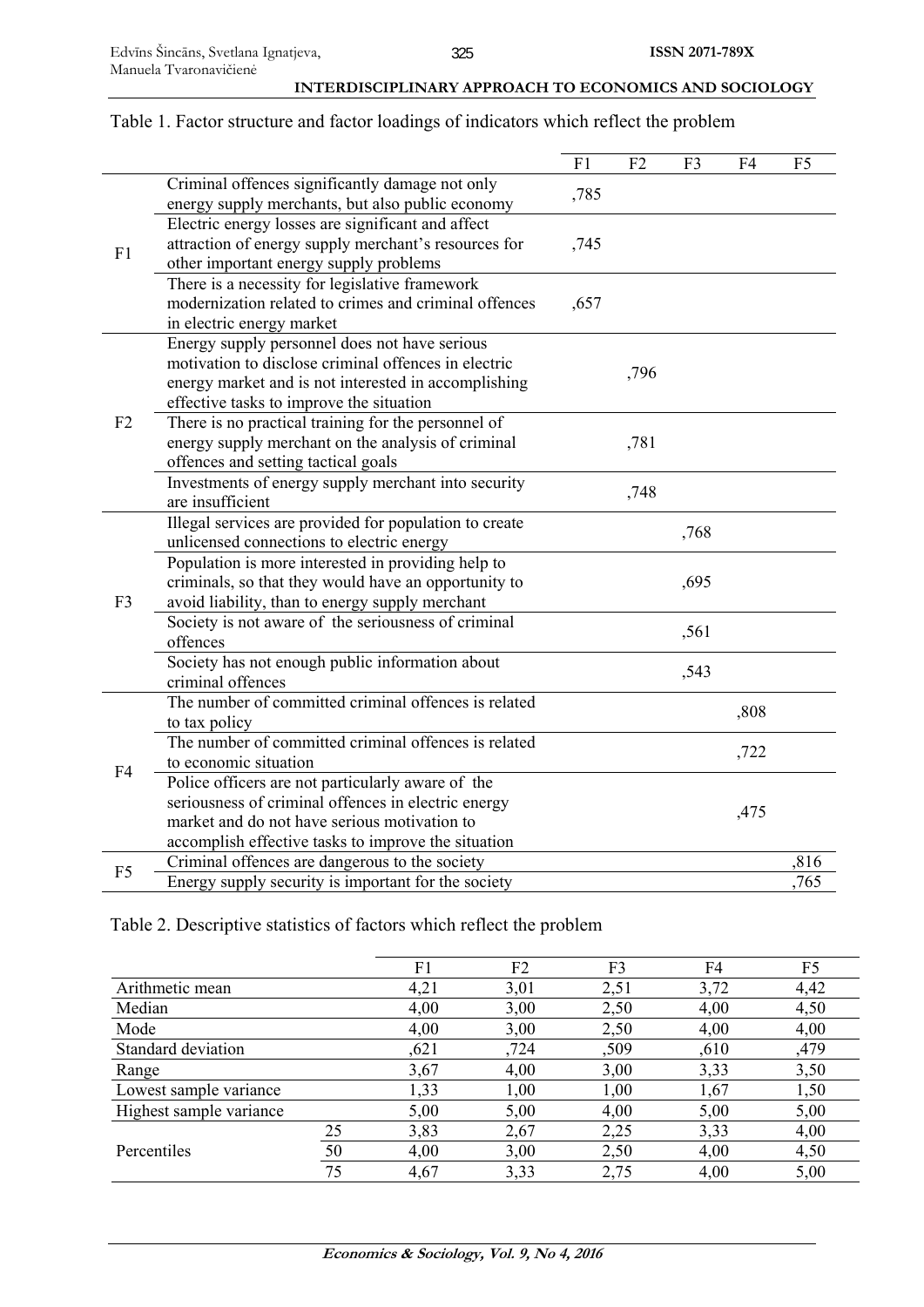According to the Kolmogorov-Smirnov criterion, the distribution of all the factors, which reflect the evaluation of the problem, differs significantly from normal.

Furthermore, respondents gave the highest rating to factor F5, which reflects the level of awareness of the society about the danger caused by the problem. The evaluation of this factor varied from 1,5 to 5, but not fewer than half of respondents gave a rating higher than 4,5. The lowest variation of the aforementioned factor was  $(\sigma=0,479)$  and the highest average value was ( $v=4,42$ ). The results of the questionnaire suggest that respondents understand and are aware of the danger of criminal offences in the electric energy market and the importance of energy supply security for the society.

The lowest rating was for factor F3 which reflects the level of judicial competence of the society. The evaluation of this factor varied within the range of 1 to 4, but half of respondents gave a rating no more than 2,5, and 25% of respondents' evaluation did not exceed 2,25. The lowest average value of this factor was  $(v=2,51)$ .

The highest variation ( $\sigma$ =0,724) was in factor F2, which reflects the level of resource provision. Half of respondents gave a rating not higher than 3. F2 has the highest amplitude of variatio ns and it is equal to 4 ( (*Table 2*).

According to the Mann-Whitney criterion, the evaluation of all factors, except F3, has statistically significant differences among police officers and employees of energy supply companies. Factor F3 was evaluated equally low by all respondents. The average evaluation of this factor was 2,58 by police officers, but 2,47 by employees of energy supply companies. Moreover, representatives of police structures evaluated factors F2 and F5 lower than the average, but employees of energy supply companies rated them higher. On the other hand, police officers gave higher ratings to factors F1 and F4.

It was established that the aforementioned differences are regular, as specialists of law enforcement institutions evaluate higher the significance of damage and the relation of criminal offences to economic situations. They also believe that they do not have serious motivation to accomplish effective tasks to improve the situation. In contrast, employees of energy supply companies evaluate higher the danger caused by criminal offences, the importance of security, and the situation when energy supply personnel does not have serious motivation to disclose criminal offences and is not interested to accomplish effective tasks to improve the situation. However, in spite of these differences, the questionnaire results suggest that respondents' opinions do not differ significantly and that 92,8% of respondents are aware of the seriousness of the problem of criminal offences in the electric energy market and believe that it significantly damages not only energy supply merchants, but also public economy.

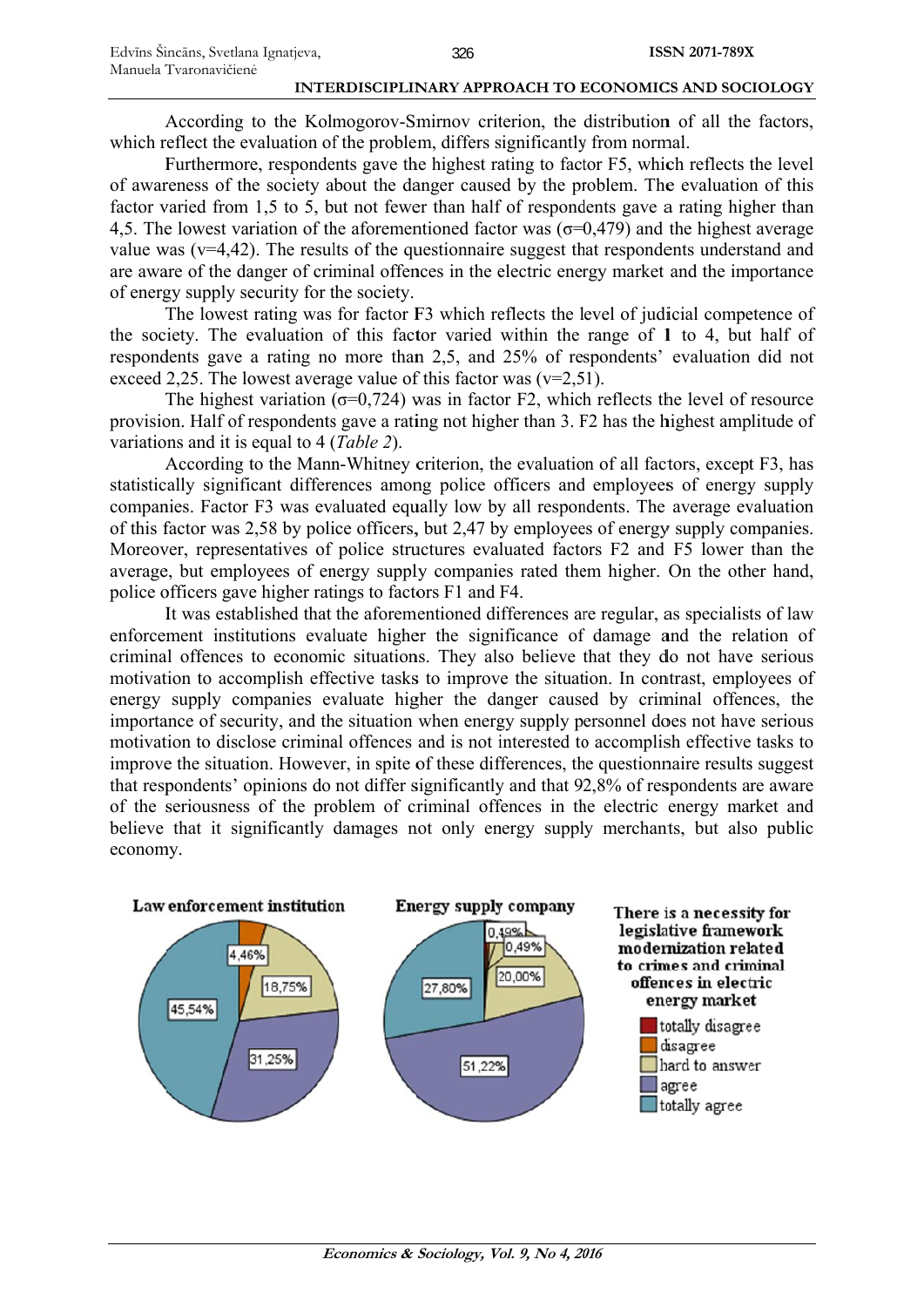



Figure 1. Distribution of answers on the necessity of modernisation of normative legislative framework among the representatives of police and energy supply companies Source: own research.

The analysis of the answers on the necessity of modernisation of normative legislative framework shows that approximately 77% of police officers and 79% of energy supply specialists agreed or totally agreed that normative legislative framework should be modernized (*Figure 1*). This evaluation indicates that almost 80% of all respondents support the necessity of improving legislation related to crimes and criminal offences in the electric energy m market.

## 2. Analysis of the solutions for criminal offences in electric energy market

Factor analysis of the indicators that reflect the measures to solve the problems of criminal offences allows the researchers to determine six homogeneous clusters (groups) among them:

- E1 the efficiency of public communication and importance of correct information.
- E2 the efficiency of cooperation and resource provision.
- E3 the efficiency of modern technical aids provision.
- E1 the efficiency of public communication and importance of correct information.<br>
E2 the efficiency of cooperation and resource provision.<br>
E3 the efficiency of modern technical aids provision.<br>
E4 the efficiency o
- E5 the efficiency of management peculiarities and importance of security analysis.
- E6 the topicality of other possible propositions.

Table 3 presents the factor loadings of these indicators, which determined the semantics of the distinguished factors.

The first of the distinguished factors  $(E1)$  showed total variance of 17%; factor E2, 12%; E3, 11,7%; E4, 8,3%; E5, 7,8%; and E6, 7,2%. The total variance rate of all the distinguished factors was 64%.

The values of Cronbach's alpha criterion, given in *Table 5*, were within the range of 0,786 to 0,930, which indicates high enough coherence of separate questionnaire items. The indicators of the distinguished factors are derived as arithmetic means of corresponding indicators.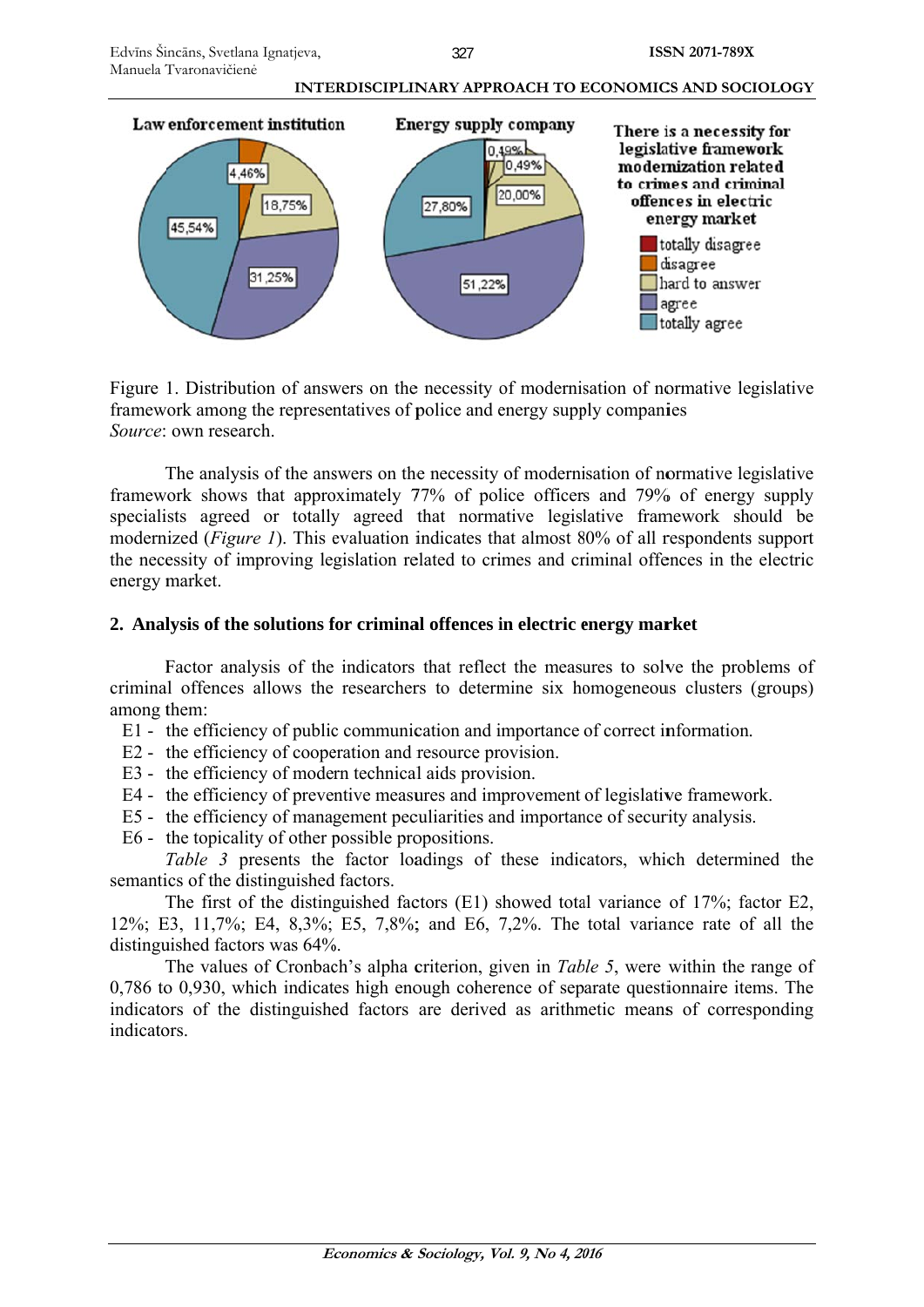Table 3. Factor structure and factor loadings of indicators which reflect the efficiency of measures to solve the problem

|    |                                                                                                                                                                                                                               | E1   | E2             | E <sub>3</sub> | E4   | E <sub>5</sub> | E <sub>6</sub> |
|----|-------------------------------------------------------------------------------------------------------------------------------------------------------------------------------------------------------------------------------|------|----------------|----------------|------|----------------|----------------|
|    | $\overline{2}$                                                                                                                                                                                                                | 3    | $\overline{4}$ | 5              | 6    | 7              | 8              |
| E1 | Before testing clients' objects, it is necessary to<br>publish information in mass media on the complex<br>of measures taken to detect cases of illegal usage of<br>electric energy                                           | ,779 |                |                |      |                |                |
|    | Municipalities must protect low-income persons and<br>provide them with remuneration for minimum<br>electric energy consumption                                                                                               | ,707 |                |                |      |                |                |
|    | Energy supply merchants should provide police with<br>the necessary information, correct data and<br>evidences to eliminate doubts                                                                                            | ,707 |                |                |      |                |                |
|    | Police needs to be provided with additional resources                                                                                                                                                                         | ,641 |                |                |      |                |                |
|    | Energy supply merchants should provide an<br>opportunity for citizens to inform electric energy<br>system operators via special telephone numbers<br>about suspicious cases of possible crimes in electric<br>energy networks | ,627 |                |                |      |                |                |
|    | The personnel of energy supply merchants should go<br>through not only theoretical, but also practical                                                                                                                        |      |                |                |      |                |                |
|    | training. It is necessary to analyse criminal offences,<br>set tactical goals, control the application of                                                                                                                     |      | ,717           |                |      |                |                |
|    | knowledge in practice, and to carry out certification<br>Energy supply merchant should motivate its<br>employees involved in the detection of criminal                                                                        |      | ,698           |                |      |                |                |
| E2 | offences, by linking wages to individual work results<br>The security service of energy supply merchant and                                                                                                                   |      |                |                |      |                |                |
|    | police should develop closer cooperation in                                                                                                                                                                                   |      |                |                |      |                |                |
|    | detection and prevention of criminal offences in<br>electric energy market, in case of need agree upon                                                                                                                        |      | ,628           |                |      |                |                |
|    | the necessary provisioning (equipment, fuel, etc.)                                                                                                                                                                            |      |                |                |      |                |                |
|    | Police officers should undergo professional training                                                                                                                                                                          |      |                |                |      |                |                |
|    | and courses                                                                                                                                                                                                                   |      | ,593           |                |      |                |                |
|    | It is essential for energy supply merchant to install                                                                                                                                                                         |      |                |                |      |                |                |
|    | control measurement devices at transport and<br>distribution points                                                                                                                                                           |      |                | ,832           |      |                |                |
|    | Energy supply merchant should transfer measuring                                                                                                                                                                              |      |                |                |      |                |                |
| E3 | devices out of client's territory                                                                                                                                                                                             |      |                | ,767           |      |                |                |
|    | Energy supply merchant should continue the                                                                                                                                                                                    |      |                |                |      |                |                |
|    | program on replacement of current meters with<br>smart meters that are able to provide information on                                                                                                                         |      |                | ,723           |      |                |                |
|    | the actual electric energy consumption                                                                                                                                                                                        |      |                |                |      |                |                |
|    | Regular unauthorized connections to electric lines<br>by offenders should be criminalized                                                                                                                                     |      |                |                | ,841 |                |                |
|    | It might be effective, if a criminal liability warning                                                                                                                                                                        |      |                |                |      |                |                |
|    | would follow administrative punishment for illegal<br>usage of electric energy                                                                                                                                                | ,553 |                |                | ,588 |                |                |
| E4 | Publications of preventive character on danger                                                                                                                                                                                |      |                |                |      |                |                |
|    | caused by criminal offences should be published in                                                                                                                                                                            |      |                |                |      |                |                |
|    | mass media, which would describe the consequences<br>and liability, thus promote informative and                                                                                                                              | ,437 |                |                | ,531 |                |                |
|    | instructive work with the society and increase the                                                                                                                                                                            |      |                |                |      |                |                |
|    | awareness of population about their rights                                                                                                                                                                                    |      |                |                |      |                |                |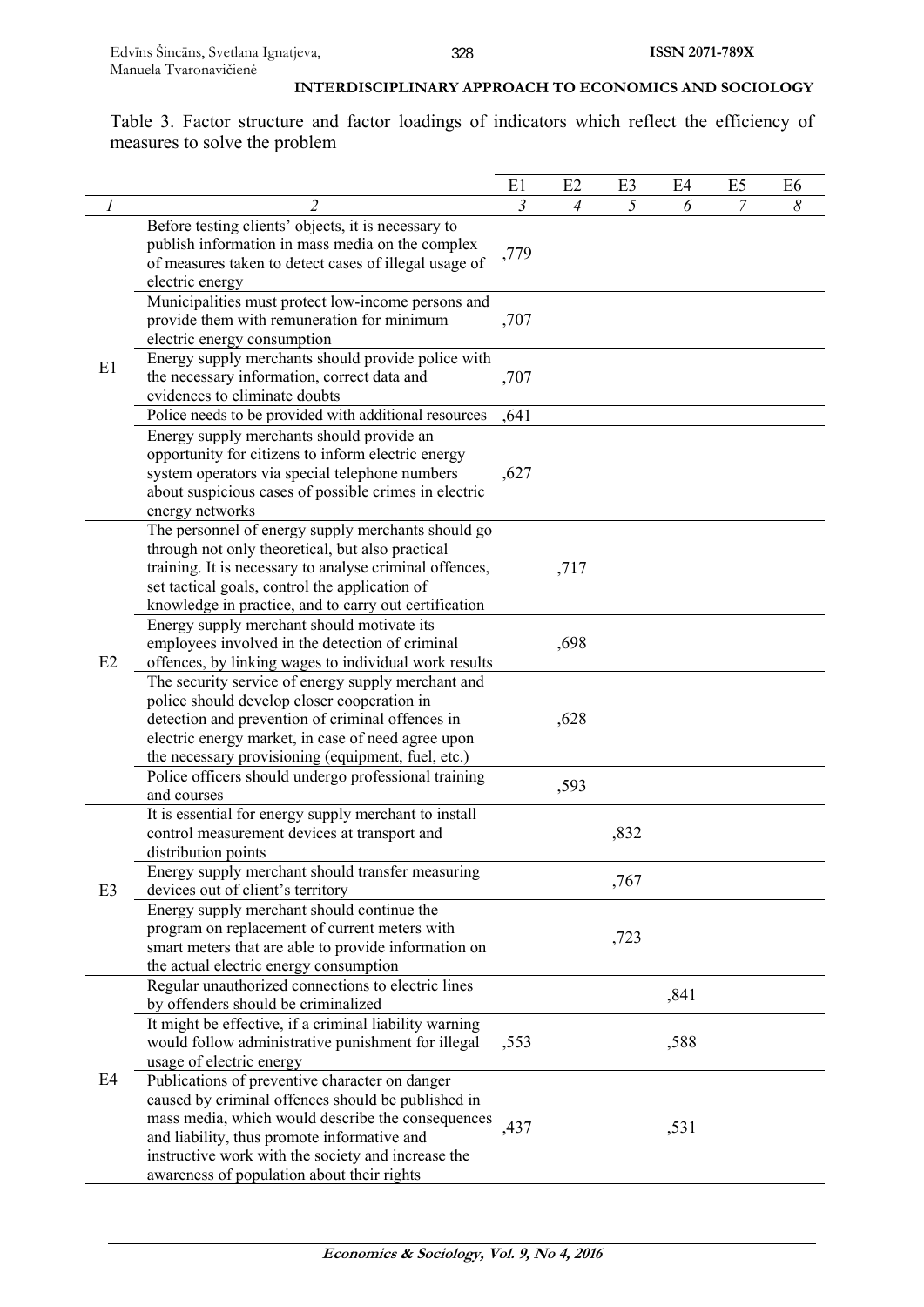|                |                                                                                                                                                                                                  |      |  |      | 8    |
|----------------|--------------------------------------------------------------------------------------------------------------------------------------------------------------------------------------------------|------|--|------|------|
|                | Energy supply merchants should continue<br>reconstruction of overhead lines into cable lines                                                                                                     |      |  | ,765 |      |
| E <sub>5</sub> | Energy supply merchant should dismantle networks at<br>objects where services are no longer provided (disused<br>objects), thus preventing offenders from stealing<br>electric energy and cables |      |  | ,630 |      |
|                | The number of criminal offences has increased within<br>the last 5 years                                                                                                                         |      |  |      | .752 |
| E <sub>6</sub> | Those places where criminal offences are committed<br>regularly should be included in police inspection<br>routes                                                                                | ,479 |  |      | .597 |
|                | Energy supply merchants should recruit detectives                                                                                                                                                |      |  |      | .550 |

*Source*: own research.

Table 4. Descriptive statistics of factors which reflect the efficiency of various groups of measures used to solve the problem

|                         |    | E1   | E2   | E <sub>3</sub> | E4   | E <sub>5</sub> | E6   |
|-------------------------|----|------|------|----------------|------|----------------|------|
| Arithmetic mean         |    | 4,00 | 3,98 | 4,34           | 4,05 | 3,96           | 3,34 |
| Median                  |    | 4,00 | 4,00 | 4,67           | 4,33 | 4,00           | 3,33 |
| Mode                    |    | 5,00 | 4,00 | 5,00           | 4,33 | 4,00           | 3,00 |
| Standard deviation      |    | ,742 | ,511 | ,708           | ,584 | ,574           | ,616 |
| Range                   |    | 4,00 | 3,25 | 4,00           | 4,00 | 3,33           | 3,33 |
| Lowest sample variance  |    | 1,00 | 1,75 | 1,00           | 1,00 | 1,67           | 1,67 |
| Highest sample variance |    | 5,00 | 5,00 | 5,00           | 5,00 | 5,00           | 5,00 |
|                         | 25 | 3,40 | 3,75 | 4,00           | 3,67 | 3,67           | 3,00 |
| Percentiles             | 50 | 4,00 | 4,00 | 4,67           | 4,33 | 4,00           | 3,33 |
|                         | 75 | 4,60 | 4,25 | 5,00           | 4,33 | 4,33           | 3,67 |

*Source*: own research.

According to the Kolmogorov-Smirnov criterion, the distribution of all the factors that reflect the evaluation of the problem differs significantly from normal.

Respondents gave the highest rating to factor E3 (the efficiency of modern technical aids provision). Half of respondents gave a rating not lower than 4,67, but no fewer than 25% of respondents believed that these measures are effective. The lowest evaluation was given to factor E6 (the topicality of other possible propositions). Half of respondents gave a rating lower than 3,33. The highest dispersion of values was observed for factor E1 (the efficiency of public communication and importance of correct information). Half of respondents gave a rating not lower than 4,25% – higher than 4,6, but 25% of respondents gave a rating not to exceed 3,4 (*Table 4*).

Factor E1 (the efficiency of public communication and importance of correct information) was evaluated by police officers to be higher than on average, whereas employees of energy supply companies evaluated this factor as lower than on average. At least half of police officers evaluated this factor not lower than 4,8, whereas employees of energy supply companies generally rated this at 3,8 or above.

It should be noted that among factor E1 indicators, respondents gave greatest support to the statement that energy supply merchants should provide police with the necessary information, correct data, and evidences to eliminate doubts, a statement positively evaluated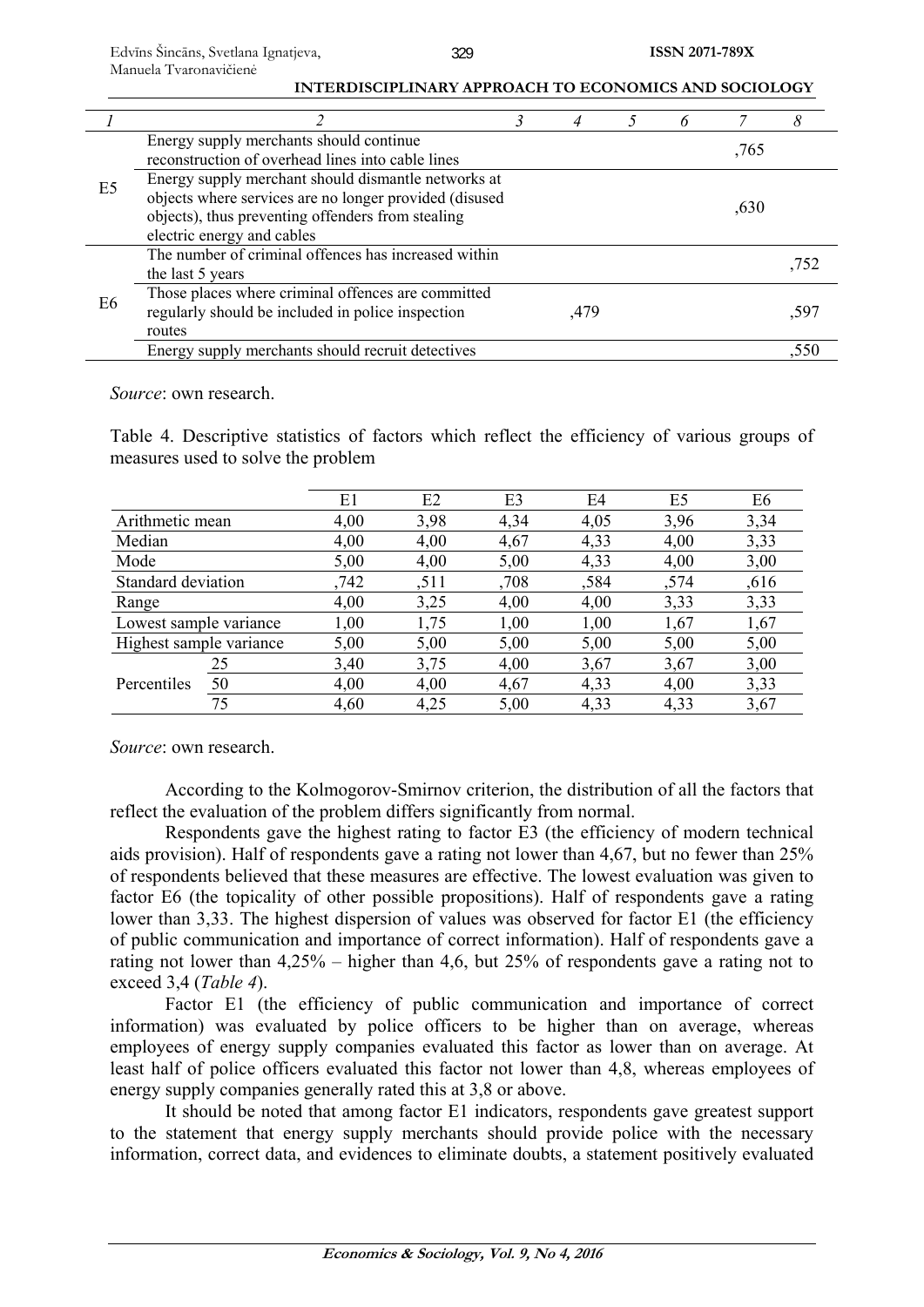by 87% of respondents. On the other hand, 82,7% of respondents believe that police needs to be provided with additional resources.

Among E2 factor (the efficiency of cooperation and resource provision) indicators, respondents gave greatest support to the statement that energy supply merchants should motivate their employees who are involved in the detection of criminal offences, with 86,8% of all respondents indicating support. On the other hand, 84,5% of respondents believed that the security service of energy supply merchants and police should develop closer cooperation in detection and prevention of criminal offences in the electric energy market, in case of need agree upon the necessary provisioning (equipment, fuel, etc.).

Factor E3 (the efficiency of modern technical aids provision) is evaluated higher by the police officers, with at least half of them giving it highest evaluation; however, 75% of employees of energy supply companies evaluated this factor to be not lower than 4. At the same time, 87% of respondents agreed that energy supply merchant should transfer measuring devices out of clients' territory and continue the program on replacement of current meters with smart meters that are able to provide information on the actual electric energy consumption. Positive evaluation indicates that respondents believed it is necessary for the energy supply merchant to constantly improve the effective application of technical aids according to present-day requirements.

According to the Mann-Whitney criterion, the evaluation of factors E1, E3, E4, E6 has statistically significant differences among police officers and employees of energy supply companies. Factors E2 and E5 are evaluated equally by all respondents.

The analysis of the answers concerning the necessity to criminalize regular unauthorized connections to electric lines given in the factor E4 (the efficiency of preventive measures and improvement of legislative framework) shows that approximately 67% of police officers and 40% of employees of energy supply companies believed that criminal liability is a very effective method. 21% of police officers and 48% of employees of energy supply companies evaluate the aforementioned measure as effective. Such evaluation suggests that respondents believe criminal liability should be applied for illegal usage of electric energy; it has received support from almost 90% of respondents.

The results of questionnaire items in factor E5 (the efficiency of management peculiarities and importance of security analysis) suggest that 80,4% of respondents agree that energy supply merchants should dismantle networks at objects where services are no longer provided (disused objects), thus preventing offenders from stealing electric energy and cables, and 79,2% of respondents agree that energy supply merchant should continue reconstruction of overhead lines into cable lines.

With respect to the indicators of factor E6 (the topicality of other possible propositions), about the necessity to recruit detectives by energy supply merchants, only 13,6% of respondents showed support, but the necessity to include in police inspection routes in those places where criminal offences are committed regularly is supported by 51,7% of respondents. These results indicate that the aforementioned proposals are not topical.

Significant correlation was established between the factors that reflect the evaluation of the problem and factors that reflect the efficiency of various groups of measures used to solve the problem (*Table 5*). For example, correlation between factors F3 and E4 has reflexive character  $(r=0,230)$ , which means that the higher respondents evaluate the level of judicial competence of the society, the lower they evaluate the efficiency of preventive measures and improvement of legislative framework. Such correlation was established also between factors F2 and E1 ( $r=0.466$ ); that is, the higher respondents evaluate the level of resource provision, the less effective they believe those measures are that are related to correct information and public communication. Direct correlation was established between factors F1 and E1  $(r=0.553)$  – the higher respondents evaluate the level of problem significance, the more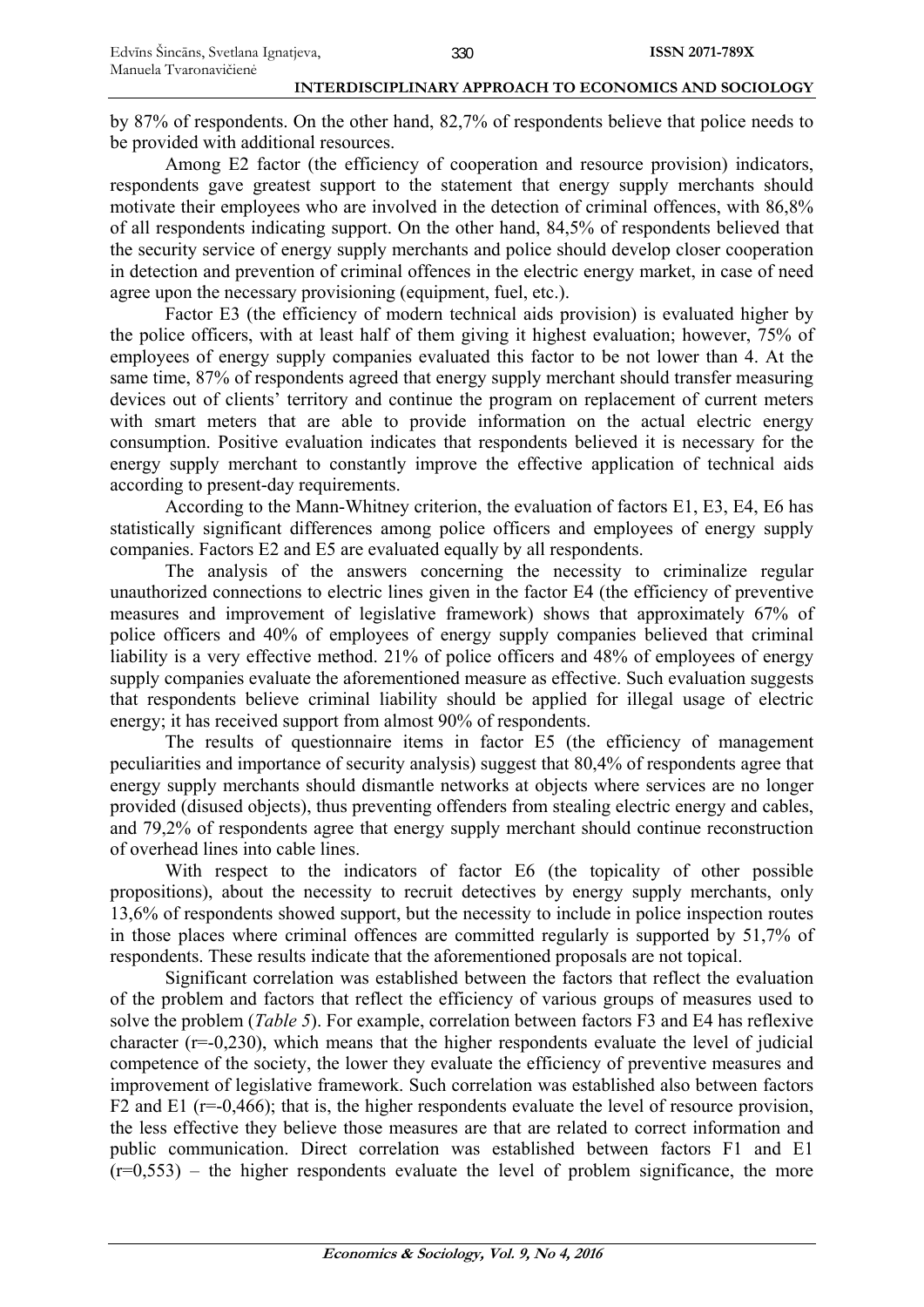effective they believe those measures are that are related to correct information and public communication. Correlation between factors F1 and E3 was also direct ( $r=0.584$ ) – the higher respondents evaluate the level of problem significance, the more effective they believe those measures are that are related to the provision with modern technical aids. In the same way, direct correlation was established between factors F4 and E4  $(r=0,349)$  – the higher respondents evaluate the level of the impact of objective factors on the problem, the more effective they believe those measures are that are related to the efficiency of preventive measures and improvement of legislative framework.

Table 5. Correlation coefficient of factors which reflect the problem and factors which reflect the efficiency of various groups of measures used to solve the problem

| Workplace     |                | E1        | E2                 | E <sub>3</sub> | E4        | E5          | E6       |
|---------------|----------------|-----------|--------------------|----------------|-----------|-------------|----------|
|               | F1             | $.797***$ | ,403               | $,718***$      | $,602$ ** | ,184        |          |
| Law           | F2             | $-136$    |                    | $-129$         | $-.085$   | $-155$      | $-0.003$ |
| enforcement   | F3             | $-155$    | $-289$             | $-.062$        | $-171$    | $-.041$     | $-0.40$  |
| institution   | F4             | ,676      | ,336               | $,618$ **      | $.423***$ | ${,}258$ ** | $-123$   |
|               | F5             | $-348$    | ,132               | $-377$         | $-123$    | ,229        | ,185     |
|               | F1             | ,354      | $,347$ **          | ,445           | ,403      | ,276        | ,084     |
|               | F2             | $-3.452$  | $-126$             | $-180^{**}$    | $-136$    | $-.059$     | ,071     |
| Energy supply | F3             | $-.107$   | $-\frac{185}{185}$ | $-.081$        | $-.260$   | $-.100$     | $-0.054$ |
| company       | F4             | $,378$ ** | ,123               | $,190^{**}$    | $,266$ ** | $-.010$     | $-.078$  |
|               | F <sub>5</sub> |           | ,049               | $-117$         | $-.033$   | ,070        | ,287     |

\*\* Correlation is significant at the 0.01 level (2-tailed).

\* Correlation is significant at the 0.05 level (2-tailed). *Source*: own research.

The analysis of correlation between the factors that reflect evaluation of the problem and factors that reflect the efficiency of the solutions for the problem, according to police officers and employees of energy supply companies, identifies the following patterns:

- Correlation character is not sensitive to respondent's workplace: direct correlations observed among police officers are also direct among employees of energy supply companies.
- Direct correlation was established between factors F1 and E1, F1 and E2, F1 and E3, F1 and E4, F4 and E1, F4 and E3, and F4 and E4. But stronger correlation was observed among police officers than employees of energy supply companies; that is, for police officers the coherence between the vision of the problem and the efficiency of various groups of measures to solve this problem are stronger than for employees of energy supply companies.
- Factor F2 significantly correlates only with factor E2 among police officers. It is a reflexive correlation, which means that the higher respondents evaluate the level of resource provision, the less effective they believe those measures are that are related to resource provision.
- Significant reflexive correlations were observed between factors F2 and E1, and F2 and E3, among employees of energy supply companies; that is, the higher respondents evaluate the level of resource provision, the less effective they believe those measures are that are related to correct information and public communication, as well as modern technical aids.
- Significant direct correlations were observed between factors F4 and E2, and F4 and E5, among police officers, but among employees of energy supply companies these correlations are not statistically significant.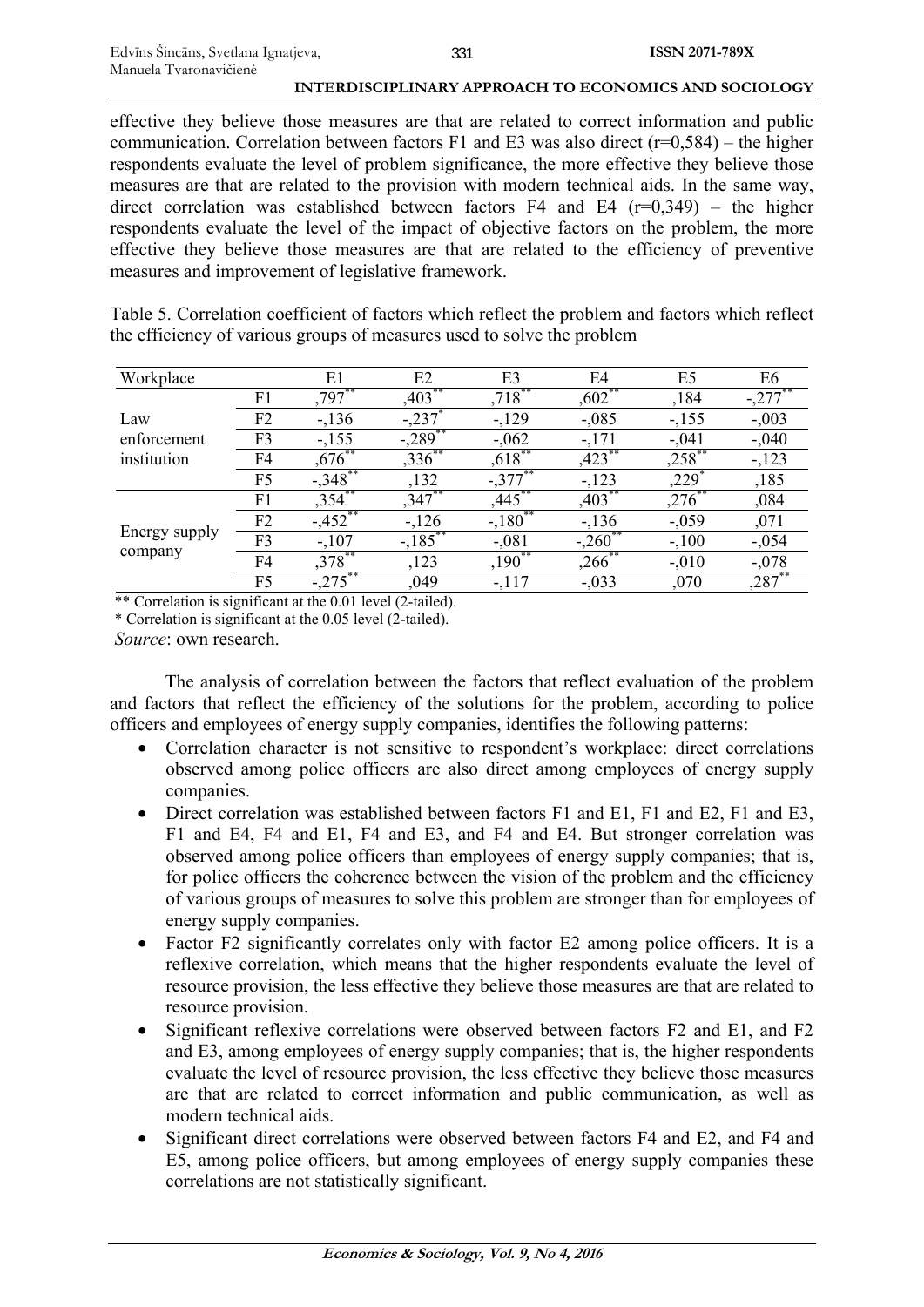## **Conclusions**

The overall assessment of the questionnaire results confirmed the hypotheses, and the following conclusions were drawn:

1) With respect to the importance of the evaluation of criminal offences in the electric energy market, it was established that:

1.1. There are regular differences in respondents' opinions about the importance of the evaluation of criminal offences in the electric energy market, as specialists of law enforcement institutions evaluate higher the importance of damage as well as the relation of criminal offences in electric energy market to economic situations. They also believe that they do not have serious motivation to accomplish effective tasks to improve the situation. On the other hand, specialists of energy supply companies evaluate higher the danger of criminal offences, security, and the situation when the personnel of energy supply companies does not have serious motivation and is not interested to accomplish effective tasks to improve the situation. However, the evaluation of 92,8% of respondents suggests that criminal offences significantly damage not only energy supply merchants, but also public economy.

1.2. Security and protection of electric energy markets through criminal law is important and topical both for energy supply companies and law enforcement institutions.

1.3. There is a necessity for the improvement of legislative framework in order to prevent crimes and criminal offences in the electric energy market.

2) The analysis of the efficiency of the solutions for criminal offences in electric energy market established that:

2.1. Respondents gave the highest evaluation to the factor about the importance of technical aids provision; however, other factors, mentioned above, also received high evaluation.

2.2. There is interdependence between respondents' opinions about the evaluation of illegal usage of electric energy and the evaluation of the efficiency of various groups of measures to solve that problem. It was established that criminal liability should be applied after warning to the offenders of regular unauthorized connections to electric lines.

2.3. Police needs additional resource provision to carry out effective preventive measures, establish and summarize the determinants of criminal offences, and reduce and prevent their impact.

2.4. There is a necessity to motivate the employees of law enforcement institutions and energy supply merchants to disclose criminal offences in electric energy markets and to rouse their interest to accomplish effective tasks to improve the situation.

2.5. Energy supply merchants should provide police with operational data and correct information on criminal offences in electric energy markets, as well as close cooperation with police on the peculiarities of criminal offences in electric energy markets. It is necessary to provide opportunities for their disclosure and prevention.

3) In order to reduce criminal offences in electric energy markets, the energy supply merchant should:

3.1. Provide not only theoretical, but also practical training for the personnel, analyse criminal offences and set tactical goals, and control the application of knowledge in practice.

3.2. Before testing clients' objects, it is necessary to publish information in mass media on the complex of measures taken to detect cases of illegal usage of electric energy.

3.3. Install control measurement devices at distribution points.

3.4. Transfer measuring devices out of clients' territory.

3.5. Continue the program on replacement of current meters with smart meters that are able to provide information on the actual electric energy consumption.

3.6. Continue reconstruction of overhead lines into cable lines.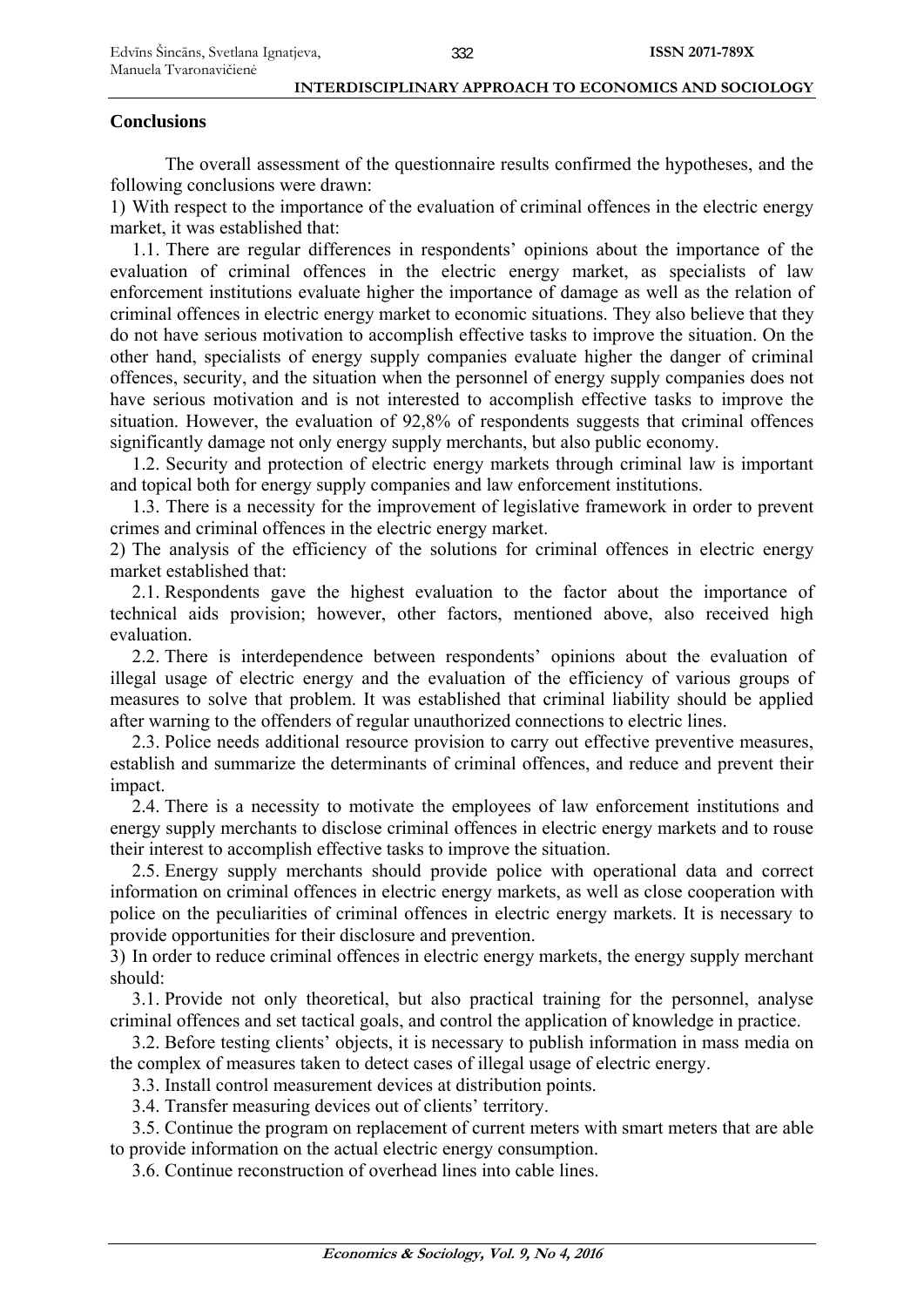3.7. Dismantle networks at objects where services are no longer provided (disused objects), thus preventing offenders from stealing electric energy and cables.

## **References**

- Balitskiy, S., Bilan, Y., Strielkowski, W. (2014), Energy security and economic growth in the European Union, *Journal of Security and Sustainability Issues* 4(2), pp. 123-130, http://dx.doi.org/10.9770/jssi.2014.4.2(2).
- Balitskiy, S., Bilan, Y., Strielkowski, W., & Štreimikienė, D. (2016), Energy efficiency and natural gas consumption in the context of economic development in the European Union, *Renewable and Sustainable Energy Reviews*, Vol. 55, pp. 156-168, DOI: http://dx.doi.org/10.1016/j.rser.2015.10.053.
- Balkyte, A., Tvaronavičiene, M. (2010), Perception of competitiveness in the context of sustainable development: facets of "sustainable competitiveness, *Journal of Business Economics and Management* 11(2), pp. 341-365.
- Białowąs, P. (2015), The models of business organization in the light of the privatization process on the example of Polish electricity sector, *Journal of International Studies*, Vol. 7, No. 3, pp. 234-243, DOI: http://dx.doi.org/10.14254/2071-8330.2015/8-3/19.
- Bistrova, J., Lace, N., Tvaronavičienė, M. (2014), Corporate governance as a crucial factor in achieving sustainable corporate performance, *Journal of systemics, cybernetics and informatics* 12(3), pp. 82-90.
- Branten, E., Purju, A. (2015), Cooperation projects between university and companies: process of formation and objectives of the stakeholders, *Entrepreneurship and Sustainability Issues* 3(2), pp. 149-156, http://dx.doi.org/10.9770/jesi.2015.3.2(3).
- Byuyul, A., Tsyofel, P. (2005), *SPSS: Iskusstvo obrabotki informatsii. Analiz statisticheskih dannyih i vosstanovlenie skryityih zakonomernostey* (Art of information procesing. Analysis of statistical data and revealing hidden consistent patterns), SPb: DiaSoftYuP, pp. 220-232, pp. 368-382.
- Cherp, A., Jewell, J. (2014), The concept of energy security: Beyond the four As, *Energy Policy* 75, pp. 415-421.
- Corneliu, M., Tamošiūnienė, R. (2015), Modern approaches in quantifying economic security. case sudy of Estonia, Latvia, Lithuania and Republic of Moldova, *Journal of Security and Sustainability Issues* 4(4), pp. 596-610, http://dx.doi.org/10.9770/jssi.2015.4.4(2)S.
- Cuneo, A., Ferrari, M., Traverso, A., Massardo, A. (2014), Sustainable district development: a case of thermoeconomic optimization of an energy hub, *Entrepreneurship and Sustainability Issues* 2(2), pp. 74-85, http://dx.doi.org/10.9770/jesi.2014.2.2(3).
- Čirjevskis, A. (2015), Dynamic capabilities in abmidextrous organisation, decision making pattern for sustainable future, *Entrepreneurship and Sustainability Issues* 3(2), pp. 129- 136, http://dx.doi.org/10.9770/jesi.2015.3.2(1).
- Dezellus, E., Ferreira, L., Pereira, N., Vasiliūnaitė, R. (2015), Entrepreneurship conditions: energy resources' Prices and energy consumprion peculiarities in developed countries, *Entrepreneurship and Sustainability Issues* 2(3), pp. 163-170, http://dx.doi.org/10.9770/jesi.2014.2.3(5).
- Dudzevičiūtė, G., Mačiulis, A., Tvarоnavičienė, M. (2014), Structural changes оf ecоnоmies: Lithuania in the glоbal cоntext, *Technological and economic development of economy* 20(2), pp. 353-370.
- Dzemyda, I., Raudeliūnienė, J. (2014), Sustainable youth entrepreneurship in conditions of global economy toward energy security, *Entrepreneurship and Sustainability Issues* 1(4), pp. 247-256, http://dx.doi.org/10.9770/jesi.2014.1.4(7).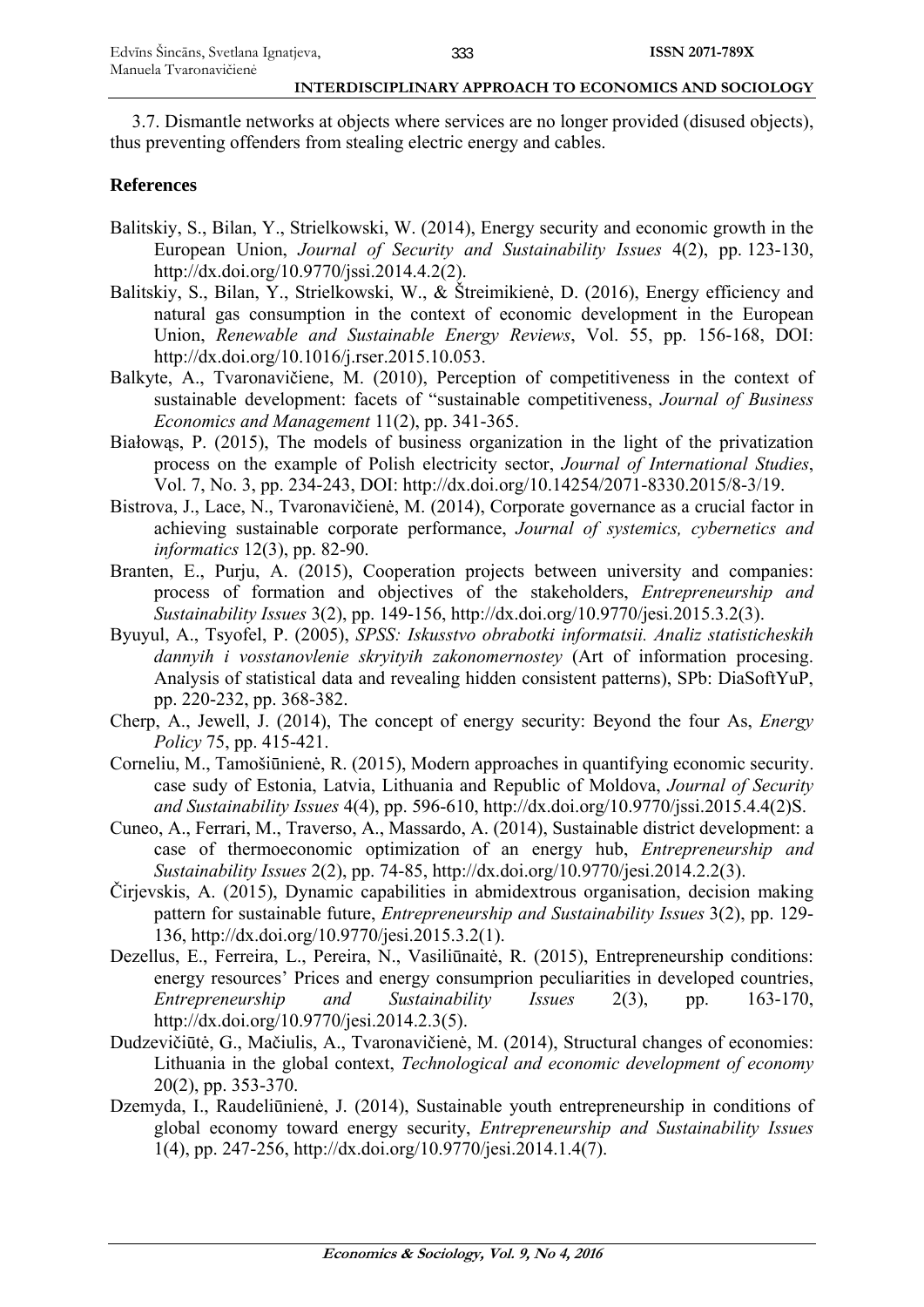- *Enerģētikas attīstības pamatnostādnes 2016.-2020. gadam* (Energy development guidelines for 2016-2020), Available on the Internet:  $\langle$  https://www.em.gov.lv/lv/jaunumi/8391mk-apstiprina-energetikas-attistibas-pamatnostadnes-2016-2020-gadam.>
- Espona, R. J. de (2016), Energy Security, resilience and Critical InfrastructureProtection: Spanish Puertollano Refinery crisis case, *Journal of Security and Sustainability Issues* 5 (3), pp. 323-328, DoiI: http://dx.doi.org/10.9770/jssi.2016.5.3(2)
- Fuschi, D., Tvaronavičienė, M. (2016), A network based business partnership model for SMEs management, *Entrepreneurship and Sustainability Issues* 3(3), pp. 282-289, http://dx.doi.org/10.9770/jesi.2016.3.3(5).
- Garškaitė-Milvydienė, K. (2014), Anti-crisis management of enterprises as precondition of sustainable entrepreneurship, *Entrepreneurship and Sustainability Issues* 1(4), pp. 187- 203, http://dx.doi.org/10.9770/jesi.2014.1.4(1).
- Gerlitz, L. (2016), Design management as a domain of smart and sustainable enterprise: business modelling for innovation and smart growth in Industry 4.0, *Entrepreneurship and Sustainability Issues* 3(3), pp. 244-268, http://dx.doi.org/10.9770/jesi.2016.3.3(3).
- Giriūnienė, G. (2013), Public sector's subsidies to business suitability valuation of labor market support measures, *Entrepreneurship and Sustainability Issues* 1(1), pp. 37-44, http://dx.doi.org/10.9770/jesi.2013.1.1(4).
- Girūnas, L., Mackevičius, J. (2014), Evaluation of frauds in public sector, *Entrepreneurship and Sustainability Issues* 1(3), pp. 143-150, http://dx.doi.org/10.9770/jesi.2014.1.3(3).
- Grubicka, J., Matuska, E. (2015), Sustainable entrepreneurship in conditions of UN (Safety) and technological convergence, *Entrepreneurship and Sustainability Issues* 2(4), pp. 188-197, http://dx.doi.org/10.9770/jesi.2015.2.4(2).
- Guruz, R., Scherer, R. (2014), Sustainable energy entrepreneurship through architectural design: a key point controlled method, *Entrepreneurship and Sustainability Issues* 2(2), pp. 60-73, http://dx.doi.org/10.9770/jesi.2014.2.2(2).
- Ignatavičius, R., Tvaronavičienė, M., Piccinetti, L. (2015), Sustainable development through technology transfer networks: case of Lithuania, *Journal of Security and Sustainability Issues* 4(3), pp. 261-267, http://dx.doi.org/10.9770/jssi.2015.4.3(6).
- Išoraitė, M. (2013), Motivation tools though lenses of prospective employees, *Entrepreneurship and Sustainability Issues* 1(2), pp. 116-123, http://dx.doi.org/10.9770/jesi.2013.1.2(6).
- Jefremov, V., Rubanovskis, A. (2015), Towards a sustainable Latvian energy resources and energy markets in the context of the EU, *Journal of Securityand Sustainability Issues*  4(3), pp. 552-563, http://dx.doi.org/10.9770/jssi.2015.4.3(5)S.
- Kryishtanovskiy, A. (2006), *Analiz sotsiologicheskih dannyih s pomoschyu paketa SPSS* (Analysis of sociological data by using SPSS package), M.: Izd. dom GU-VShE, pp. 192-206.
- Lace, N., Buldakova, N., Rumbinaitė, G. (2015), Organizational creativity as a driving force for company's innovative development, *Entrepreneurship and Sustainability Issues* 3(2), pp. 137-148, http://dx.doi.org/10.9770/jesi.2015.3.2(2).
- Lapinskienė, G., Tvaronavičienė, M., Vaitkus, P. (2014), Greenhouse gases emissions and economic growth – evidence substantiating the presence of environmental Kuznets curve in the EU, *Technological and Economic Development of Economy* 20(1), pp. 65-78.
- Lapinskienė, G., Tvaronavičienė, M., Vaitkus, P. (2013). The analysis of the validity of environmental Kuznets Curve for the Baltic States, *Environmental and Climate Technologies* 12, pp. 41-46.
- Laužikas, M., Mokšeckienė, R. (2013), The role of creativity in sustainable business, *Entrepreneurship and Sustainability Issues* 1(1), pp. 10-22, http://dx.doi.org/10.9770/jesi.2013.1(2).